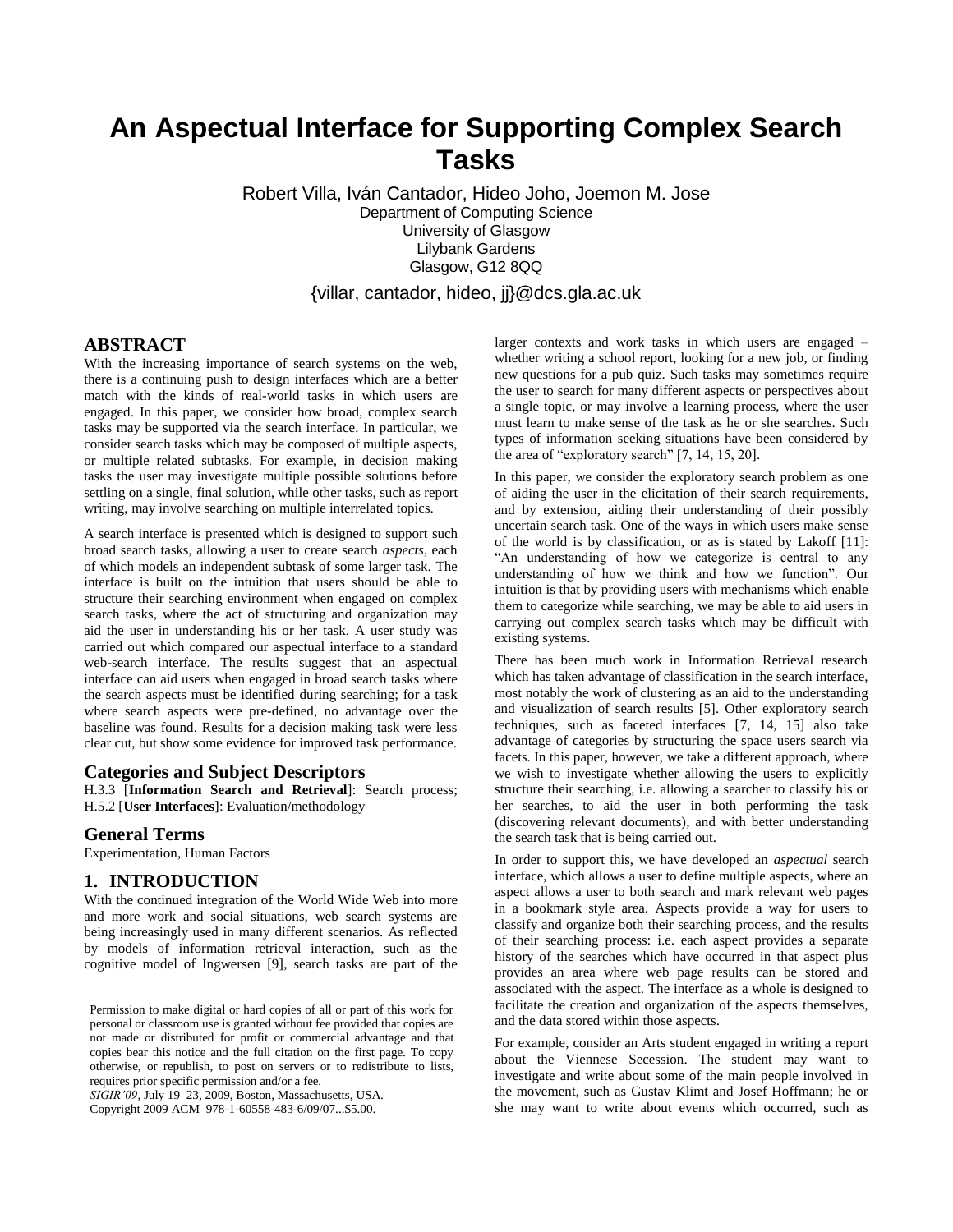exhibitions held; or the student may want to write about particular paintings which were created by the members of the secession. All of these different elements we consider aspects of the same task – all aspects which together are related both to the overall subject matter, but which may also be interrelated together in unknown ways. Additionally, the student may learn about new people, events, or other facts while searching. From reading about Josef Hoffmann, the student may discover Koloman Moser, from which new facts may be discovered in turn.

## **1.1 Research questions**

In this paper, we have three principle research questions:

- RQ1: Does the aspectual interface allow the user to better explore and discover relevant material when compared to a purely sequential interface?
- RQ2: Does the aspectual interface aid the user in better understanding the search task?
- RQ3: What features of our aspectual interface are used by the users carrying out the search tasks?

Research questions 1 and 2 are the central questions addressed in this paper: can our aspectual interface, which allows the user to structure their searching, lead to the user discovering more relevant material when compared to a standard interface, and secondly, via this searching process, do users better understand the task they have carried out? Research question 3 is a more open ended, where we are interested in investigating how users take advantage of the different features of the aspectual interface. In order to test our ideas concerning the potential utility of aspectual search, and our aspectual interface, a baseline interface was created for comparison purposes, which restricted the user to carrying out one search at a time, as is common in current information retrieval interfaces.

The rest of the paper is structured as follows: one of the lessons learned from our previous work in [19] was the importance of the task type, and hence, in the next section, we provide a background section on some previous work into complex tasks. Following this is a description of the experimental design of our study, before our aspectual search interface and the baseline interface are described. The results are then presented, followed by a discussion. The paper finishes with a previous work section, followed by conclusions and future work.

## **2. COMPLEX SEARCH TASKS**

There are many ways in which a user search or work task can be considered "complex", and there has been work in various different fields which has looked into this question. From the information science, Bystrom and Kalervo [3] consider the relationship between task complexity and information search and use. Five 'task categories' are defined: genuine decision task; known genuine decision task; normal decision task; normal information processing task; and automatic information processing task. These five categories are based on the uncertainty inherent in the tasks: in automatic information processing tasks, the task solutions and types of information required are all known in advance. At the other end of the scale, in genuine decision making tasks nothing is known about the types of information or solutions required.

The work of Bell and Ruthven [1] also uses the uncertainty inherent in a task as a measure of complexity, and presents a study which systematically alters search tasks in order to control task

complexity. More complex topics were created by removing specifics from the topic statement, providing the user with less knowledge of the task to be undertaken. A similar method is used in the study reported in [3]. The work of Vakkari [18] is an attempt to synthesize a number of studies into a single model, and takes a similar approach, where task complexity is related to the lack of structure in a task, and the lack of knowledge a user has of the task.

An alternative perspective on task complexity is provided by Campbell [4], who reviews approaches to task complexity in various research fields. Based on this, he outlines four basic task characteristics which define what he calls "objective complexity", i.e. complexity which is based solely on the task, and not on the degree of the user"s knowledge of the task. These are: (a) the presence of multiple paths to a solution; (b) the presence of multiple desired outcomes; (c) the presence of conflicting interdependences among the paths to the solution(s); and (d) the presence of uncertain links among the paths and outcomes. Task complexity is therefore defined as more than uncertainty, but also involves the presence of other factors, notably the possibility that complexity may also be due to the task having multiple solutions, or multiple paths to a single solution. This model of task complexity has provided an impetus to the aspectual interface described here, and has motivated the tasks created for the user study, described in Section 6.

## **3. EXPERIMENTAL DESIGN**

In order to investigate the research questions outlined in Section 1.1, a between subjects user study was conducted. Based on the model by Campbell [4], we constructed three tasks, each of which were designed to represent three different possible types of complex task. Two separate groups of users then carried out the same three tasks on two different interfaces – the aspectual interface (described in Section 3.1.1) and a baseline interface (Section 3.1.2). The same underlying web search engine, Yahoo  $BOSS<sup>1</sup>$ , was used for both interfaces.

Based on research questions 1 and 2, we created two hypotheses: first, that the aspectual interface would allow a user to investigate the tasks to a greater extent, measured by the documents marked as relevant, the results viewed, the searches carried out, and the query vocabulary size. Secondly, we hypothesized that the user perception of task complexity and difficulty would fall significantly for the aspectual interface, but not the baseline, when comparing a user"s perceptions of the task before and after carrying out the search.

## **3.1 SEARCH INTERFACES**

## *3.1.1 The aspectual interface*

The aspectual interface is a development of the system described in [19]. Screenshots of the interface are shown in Figure 1 (a) and (b), showing the two different views supported. The interface is built around the concept of search aspects, where each aspect contains the following elements: (1) a name, which is by default set to the last query executed, but which can be explicitly set by the user when desired; (2) a list of selected documents, i.e. the web pages which the user judges as being relevant to the aspect; (3) the current search query entered by the user; (4) the list of search results for the current query, where clicking on the document's title will display the corresponding web page in a

 $\overline{a}$ 

<sup>1</sup> http://developer.yahoo.com/search/boss/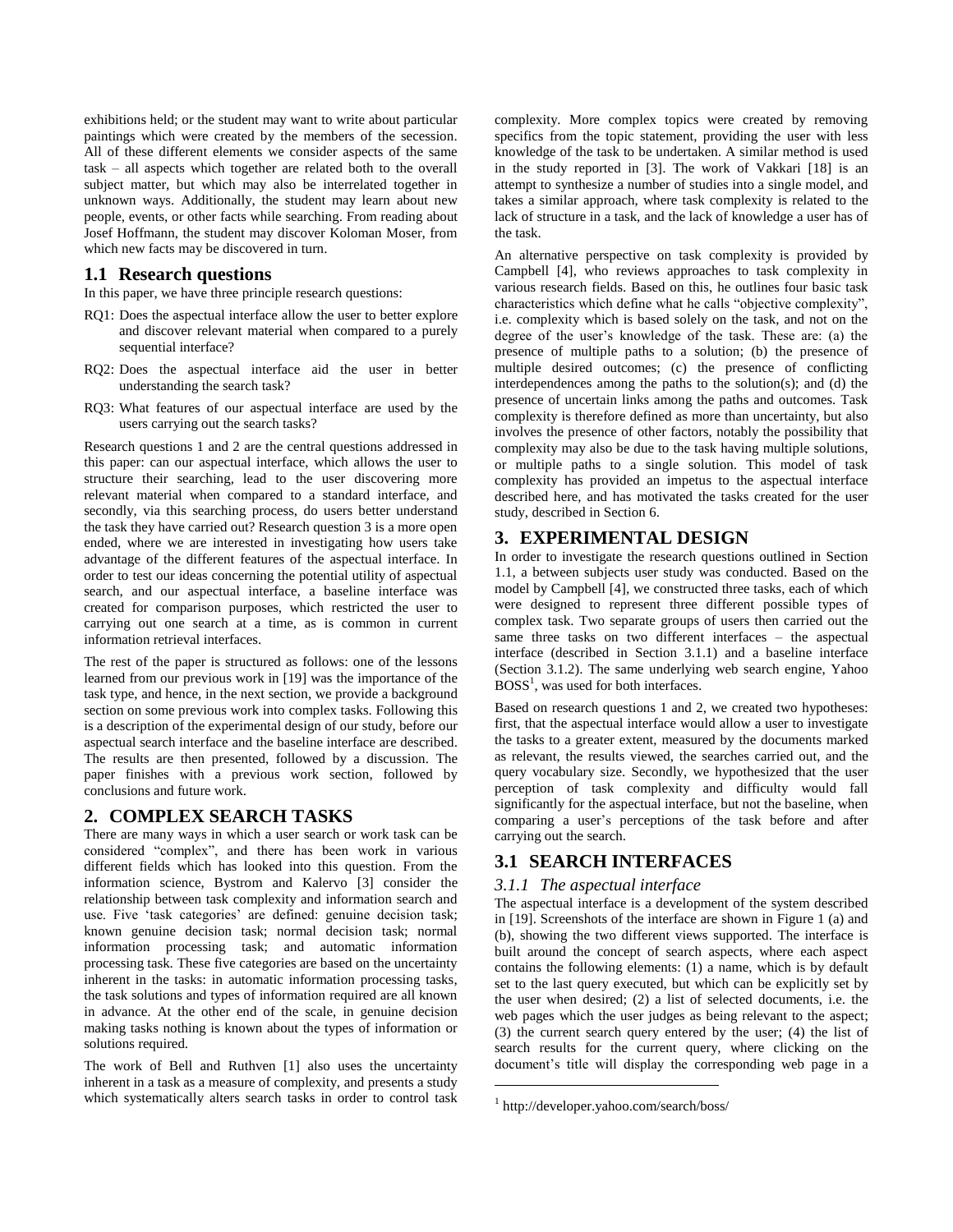pop-up window; (5) a history of the searches carried out in the aspect, and a list of any deleted documents; and finally, (6) the position of the aspect within the overall sequence of aspects.

It should be noted that an aspect is a self-contained entity containing all of the above states: each aspect has its own query history, undo history, current query, search results, etc. The "new aspect" button at the top left of the interface creates new aspects, adding them to the far right of the display. At startup, a default (empty) aspect is created and shown.

the aspect, delete the entire aspect, and add a description. Finally, arrow buttons on each aspect allow the user to re-order the aspects, by moving aspects left or right by one.

In both this interface and the baseline interface described in Section 3.1.2, only web pages which are listed as a search result can dragged and dropped, and therefore marked as relevant. While the user can potentially browse to other pages, these browsed-to pages cannot be marked, thus restricting search results to only those found via the search engine.

| AspectBrowser - Windows Internet Explorer                                                                                                                                                                  |                                                                                                                                                                                                                            | $-1$                                                                                                                                                                                                                                                       | AspectBrowser - Windows Internet Explorer                                                                                                                                                                                                                                                                                | $-5x$        |
|------------------------------------------------------------------------------------------------------------------------------------------------------------------------------------------------------------|----------------------------------------------------------------------------------------------------------------------------------------------------------------------------------------------------------------------------|------------------------------------------------------------------------------------------------------------------------------------------------------------------------------------------------------------------------------------------------------------|--------------------------------------------------------------------------------------------------------------------------------------------------------------------------------------------------------------------------------------------------------------------------------------------------------------------------|--------------|
| B http://w.dos.da.ac.uk/8080/AspectBrowser/AspectBrowser.html                                                                                                                                              |                                                                                                                                                                                                                            | p <br>$\bullet$ $\rightarrow$ X (more                                                                                                                                                                                                                      | P B http://www.dcs.da.ac.uk/8080/AspectBrowser/AspectBrowser.html<br>$\bullet$ $\rightarrow$ X limit                                                                                                                                                                                                                     | $\mathbf{p}$ |
| tion Fgrantes Tools isnip                                                                                                                                                                                  |                                                                                                                                                                                                                            |                                                                                                                                                                                                                                                            | Ele Edit tiew Fgrantes Eaals Help                                                                                                                                                                                                                                                                                        |              |
| <b>PE Aspectivance</b>                                                                                                                                                                                     |                                                                                                                                                                                                                            | 位· 回 · 单· 22500 · 口 Tool -                                                                                                                                                                                                                                 | Q - E - M - 2 Box - 0 Tools - "<br>of Of Witnessman                                                                                                                                                                                                                                                                      |              |
| Tabbed view F Parallel view<br>New aspect                                                                                                                                                                  | Width at<br>Divide «                                                                                                                                                                                                       | . Undelete aspect v 4:46                                                                                                                                                                                                                                   | vi Undelete aspect v 2:48<br>Fabbed view C Parallel view Width at<br>. Divide al<br>New aspect                                                                                                                                                                                                                           |              |
| 4 London                                                                                                                                                                                                   | Paris                                                                                                                                                                                                                      | I Mew york<br>C.                                                                                                                                                                                                                                           | <b>New york</b><br>Pari <sub>B</sub><br>$\Box$ $\rightarrow$ 4 Milan<br><b>D</b><br>4 London                                                                                                                                                                                                                             |              |
| London - Wikipedia                                                                                                                                                                                         | Paris Info.com - Paris Tourist Office<br>a                                                                                                                                                                                 | <sup>4.4</sup> City of New York<br>a                                                                                                                                                                                                                       | Paris Info.com - Paris<br>Mian - Wikipeda, the free<br>London - Wikipedia<br>City of New York<br>$\circ$<br>۰                                                                                                                                                                                                            |              |
| "." London - Wikipedia, the free encyclopedia                                                                                                                                                              | <sup>1</sup> ." Paris - Wikipedia                                                                                                                                                                                          | " MY.com                                                                                                                                                                                                                                                   | Tourist Office<br>encyclopedia<br>" London - Wikipedia, the<br><b>LE NY com</b>                                                                                                                                                                                                                                          |              |
| <sup>5</sup> BBC NEWS   England   London                                                                                                                                                                   |                                                                                                                                                                                                                            | " New York City - Wikipedia<br><b>CO</b>                                                                                                                                                                                                                   | Paris - Wikipedia<br>free encyclopedia<br>" New York City - Wikipedia<br>EBBC NEWS   England   @<br>London                                                                                                                                                                                                               |              |
| London bitc Search<br>vent History<br>v Undelete<br>1 to 10<br>BBC London - Wikipedia, the free encyclopedia                                                                                               | Paris Search previous 11to next History<br>· Undelete                                                                                                                                                                      | Search<br>next History<br>· Undekta<br>v New york<br><b>THE 18</b><br>" New York City Visit                                                                                                                                                                |                                                                                                                                                                                                                                                                                                                          |              |
| Its output includes the daily SSC London News and the weekly                                                                                                                                               | Paris, France Vacations, Tourism & Attractions<br><b>Yahoo! Travel</b>                                                                                                                                                     | Official tearium website for New York City. Ouide to hately,                                                                                                                                                                                               | Search previous title next History<br>- Undelete<br>Paris                                                                                                                                                                                                                                                                |              |
| Poktics Show on BBC London launched on 1 October 2001.<br>following changes to the coverage areas of                                                                                                       | Pans. France vacations: Find the best Paris hotels, attractions, maps,                                                                                                                                                     | museums, theater, children's activities, special events, neighborhoods,<br>and transportation                                                                                                                                                              | Paris, France Vacations, Tourism &: Attractions - Yahoo! Travel                                                                                                                                                                                                                                                          |              |
| tria l'en viligada significa EDC Landon                                                                                                                                                                    | pictures, weather, airport information, topod advice and more on<br>Yahoo! Travel.                                                                                                                                         | <b>Resilieve Ayes at com</b>                                                                                                                                                                                                                               | Paris, France vacations: Find the best Paris hotels, attractions, maps, pictures, weather, argrest information, travel advice and more on Taboo! Travel.                                                                                                                                                                 |              |
| <b>BBC London Live</b>                                                                                                                                                                                     | http://exist.julios.com/p-travelgable-191921743-park_vacations-i                                                                                                                                                           | " State of New York                                                                                                                                                                                                                                        | http://travel.jubba.com/phts/veguite-191501740-pale_vacatora-i                                                                                                                                                                                                                                                           |              |
| London homepage  Explore the BBC. BBC Homepage. England.<br>London News, Sport, Westher  BBC London, PO Box 94.9.<br>Marylebone High St. London W1A 6FL                                                    | " ParisBy.com<br>Hotels in Paris. Online reservations of hotels, bed and breakfast and<br>various. PARIS RY COM . Hopels in Paris. Hotel Search, Armori.                                                                   | Fortune countries for doing business, working, living and accessing<br>government services in New York state.<br>hing cheves adapts for law!                                                                                                               | ParisBy.com<br>Hotels in Paris. Online reservations of hotels, bed and breakfast and various  PARIS BY.COM - Hotels in Paris. Hotel Search. Antival Date: Departure Date:<br><b>Adaptable apidly saw</b>                                                                                                                 |              |
| lengthese the or skilledge in<br><b>BBC Online</b>                                                                                                                                                         | Date: Departure Date:                                                                                                                                                                                                      | New York City Guide . Recommendations and                                                                                                                                                                                                                  | All about Paris: Hotels, City Guide, Tours, Airport Shuttle                                                                                                                                                                                                                                                              |              |
| Online home of the BBC, with extensive resource featuring.<br>Weather for London, Five-dev forecast. Wednesday, Thursday,                                                                                  | <b>Hita, Viewe, parador, come</b><br>"." All about Paris: Hotels, City Guide, Tours, Airport                                                                                                                               | Reviews by Citysearch.com<br>Find reviews and recommendations about the city of New York at<br>Citysearch.com. Get information on anything from restaurants to real                                                                                        | All about Paris: Hotels, City Guide, Tours, Airport Shattle and Restaurants<br><b>Stry Views parts more</b>                                                                                                                                                                                                              |              |
| Friday. Conditions. suggey intervals.<br>who these life as all.                                                                                                                                            | Shuttle.<br>All about Paris: Hetels, City Quide, Texas, Airport Shuttle and                                                                                                                                                | estate.                                                                                                                                                                                                                                                    | Paris Live.com                                                                                                                                                                                                                                                                                                           |              |
| BBC London 94.9 - Wikipedia, the free encyclopedia                                                                                                                                                         | <b>Engineering</b>                                                                                                                                                                                                         | http://newyork.czynalocz.com/.<br>"." The New York Times                                                                                                                                                                                                   | Live Parisian images, including views of the Eiffel tower.<br>http://www.parts.bus.com/                                                                                                                                                                                                                                  |              |
| 1.1 BBC Radio London (1970 - 1988) 1.2 Oregon London Radio                                                                                                                                                 | <b>Nego Vienni paris core/</b>                                                                                                                                                                                             | Official site of The New York Times provides national and world-                                                                                                                                                                                           | Paris Hilton   The Official Website                                                                                                                                                                                                                                                                                      |              |
| (QLR) (1988  On 6 October 1970 BBC Radio London was<br>launched, these years before consessmed.<br>Mits ran wingwife argress EBC London B4 9                                                               | Paris-Live.com<br>Live Parisian images, including views of the Eiffel tower.<br>MacDone parts five some                                                                                                                    | news as well as the latest on sports, technology, health, and science.<br>Some registration inquired.<br><b>Maximore Autimes com/</b>                                                                                                                      | Parishilation com Paris Hilton, Nicky Hilton Pashion, Pictures, Apparel, Jerrellery, Film, and Fun., 97(2006). New Video on Paris's YouTube Channel.<br>help choose paralytics com-                                                                                                                                      |              |
| <b>EBO</b> News                                                                                                                                                                                            | <sup>1</sup> . Paris Hilton I The Official Website                                                                                                                                                                         | New York - Wikipedia, the free encyclopedia                                                                                                                                                                                                                | Paris Travel Guide   Fodor's Travel Guides                                                                                                                                                                                                                                                                               |              |
| BBC News world and regional coverage of news and current events.<br>including business, health, sports, and weather. Also includes godin-                                                                  | Paris/Gloss.com Paris Hilton, Nicky Hilton Fashion, Pictures.<br>Apparel, Jawellery, Film, and Fun.  9.7.2006 - New Video on                                                                                               | www.ny.gov. New York (pronounced (nu 2 'stuke') is a state in the<br>Mid-Atlastic and  New York Fact Sheet: NY applyinge income                                                                                                                            | Ont information on Paris herely, restaurants, entertainment, shopping.  Alexander Lobrano's Favorite Paris Restaurants Writing about food for a living<br>Anteriorum Sudoba conscioundatio annua Rogera Insensi                                                                                                          |              |
| and video frees the BBC World<br>WAS CRANE AND ON UNI                                                                                                                                                      | Paris's YouTube Channel<br><b>MSL Viewie zarienitan party</b>                                                                                                                                                              | population food education employment.<br>http://art.s/icipada.org/ulsi/hau-Yode                                                                                                                                                                            | Current local time in Paris - France                                                                                                                                                                                                                                                                                     |              |
| BBC Good Food Show London                                                                                                                                                                                  | "." Paris Travel Guide   Fodor's Travel Guides                                                                                                                                                                             | MYC.com: The Authentic New York City Site                                                                                                                                                                                                                  | Make a Personal World Clock and include Paris  Show time difference between Para time and other time zones. Display a five clock for Paris on your web site .<br>http://www.timeanobian.com/wprint/polycoty.html?m=53                                                                                                    |              |
| DIARY DATES, SRC Good Ford Burn, London, 14 - 16<br>November 2008. Hot off the press  BBC Good Food Show<br>London, Friday 14 Nov. For further information CLICK<br>New Homeshold Appoint South Fall (SMY) | Get infermation on Paris hotels, mitagrants, entersimment,<br>shopping.  Alexander Lobrano's Favorite Paris Restaurants Writing.<br>about food for a living<br><b>Attor Value, Esdava, com/ustiti europe Transa (para)</b> | Book New York City hatels and lodging, buy Broadway tickets and<br>event tickets, or reserve New York City restaurants and tours. Online<br>or rail 1.888.VISIT.NY<br><b>Mikilingha man samo</b>                                                           | Paris travel quide . Wikitravel<br>Open source travel mide to Paris, featuring up-to-date information on  Paris is a huge city with several district articles contaming sightseeing<br>http://whittp://el.prp/enffacts                                                                                                   |              |
| home - Bible Baptist Church of London<br>With Wood and the color of the first formula and the first formula and                                                                                            | Current local time in Paris - France<br>A failure Company What'd Chiefs and include Train - Chemicians                                                                                                                     | <b>C I Love New York Tourism Guide</b><br>$ p  =$                                                                                                                                                                                                          | Paris Tourism - Paris Vacation Reviews - Paris Vacations - TripAdvisor<br>Paris vacations: Visit TripAdvisor, your senre for the web's best reviews and travel articles about tourism and vacation packages in Paris. Be de-Finnon<br>http://www.trippty.laor.com/Tauriers-p107147-2 area. De. de. France-Viscolone.html |              |
|                                                                                                                                                                                                            |                                                                                                                                                                                                                            | <b>Contract Contract Contract Contract Contract Contract Contract Contract Contract Contract Contract Contract Contract Contract Contract Contract Contract Contract Contract Contract Contract Contract Contract Contract Contr</b><br><b>BE DOTAL AT</b> | plant provided and provided and provided and provided and the control of the con-<br>the company of the                                                                                                                                                                                                                  |              |

#### **(a) Parallel view (b) Tabbed view**

**Figure 1: The aspectual search interface showing the same information in two different views**

*3.1.2 Baseline interface*

The interface can be operated in two different visualizations: parallel view (Figure 1a) where each facet is displayed as a vertical slice of the screen, from left to right; and tabbed view (Figure 1b) where the name and examples of each aspect are shown on clickable "tabs" at the top of the interface. By clicking on an aspect, the rest of the screen fills to show the associated search query and results for that aspect.

The parallel view is similar to the interface in [19]. While it was liked by many users, the lack of space given over for search results caused problems for others, which resulted in the modified tabbed view shown in Figure 1b. The buttons at the top left of the interface allow the user to toggle between these two visualization. It should be noted that the same information is displayed in both modes, with only the presentation of the information changing.

The interface makes extensive use of drag and drop. Using the crosshair icon to the left of each search result, documents can be added to an aspect's marked list by dragging them onto the corresponding screen area. There is no restriction on which aspect a result can be dragged onto, therefore it is possible to drag a search result from one aspect directly onto the relevance list of a different aspect. Documents can also be dragged and dropped between different aspects, allowing the reorganization of material across the aspects, and can also be re-ranked within each aspect.

Relevant shots can be removed from the example lists using a delete button, which will add the document to the "undelete" drop down list for the aspect. Searches always return 10 documents, "next" and "previous" buttons allow the user to see more when necessary. In addition to these standard features, a pull down menu on each aspect allows a user to rename the aspect, duplicate

The baseline interface was a simplified version of the aspectual interface, where only a single panel was used to compile relevant results obtained during a searching session, independently of being related to different aspects or topics. The purpose of this baseline version of the system was to allow us to conduct the experiment in such a way that the aspectual interface could be compared against a classic web search interface.

| <sup>2</sup> Aspectivowser - Windows Internet Explorer                                                                                                                                |                                                                                                                                                               | $\frac{1}{2}$                |            |
|---------------------------------------------------------------------------------------------------------------------------------------------------------------------------------------|---------------------------------------------------------------------------------------------------------------------------------------------------------------|------------------------------|------------|
| it http://mir.dcs.gla.ac.uk/6080/AspectBrowserNoTabs/AspectBrowser.html                                                                                                               | * * X Live Search                                                                                                                                             |                              | $\Omega =$ |
| <b>26 Aspectivowser</b>                                                                                                                                                               |                                                                                                                                                               | G - 回 - 册 - page - O Tools - |            |
| Divide -<br><b>COLERANNE</b><br>×                                                                                                                                                     |                                                                                                                                                               | 4:00                         |            |
| " London - Wikipedia                                                                                                                                                                  | ۰                                                                                                                                                             |                              |            |
| Visit London                                                                                                                                                                          |                                                                                                                                                               |                              |            |
| London travel guide - Wikitravel                                                                                                                                                      |                                                                                                                                                               |                              |            |
| City of New York                                                                                                                                                                      |                                                                                                                                                               |                              |            |
| <sup>5.2</sup> New York City - Wikipedia                                                                                                                                              |                                                                                                                                                               |                              |            |
| <sup>5.8</sup> New York City Guide - Recommendations and Reviews by Citysearch com                                                                                                    |                                                                                                                                                               |                              |            |
| <sup>5.2</sup> Paris Tourism                                                                                                                                                          |                                                                                                                                                               |                              |            |
| GoToParis.net                                                                                                                                                                         |                                                                                                                                                               |                              |            |
|                                                                                                                                                                                       |                                                                                                                                                               |                              |            |
| paris                                                                                                                                                                                 | Resuts<br>Search previous 11 to next History                                                                                                                  | $-$ Lindelate                |            |
| Paris travel quide - Wikitravel<br>http://wikitra.cat.com/en/Paris<br>All about Paris: Hotels, City Guide, Tours, Airport Shuttle                                                     | 20<br>Open source travel suide to Paris, featuring up-to-date information on  Paris is a huge city with several district articles containing sightseeing.     |                              |            |
| All about Paris: Hotels, City Guide, Tours, Airport Shuttle and Restaurants<br><b>Importance darla com-</b>                                                                           |                                                                                                                                                               |                              |            |
| <sup>3</sup> , Paris (France)   Frommers.com<br>http://www.frommers.com/destinations/parts-                                                                                           | Win 2 tickets to Paris or Amsterdam, free tours, guidebooks & more!  All rights reserved. Home >, Destinations &gt. Burope &gt. France &gt. Paris             |                              |            |
| Paris Las Vegas - Wikipedia, the free encyclopedia<br>http://an.wkipedia.org/wki/Paris_Las. Veges                                                                                     | The front facade of the building suggests the Paris Opera House and the Louvre. The Paris is linked via a progenade to its sister property. Bally's Las Vegas |                              |            |
| <sup>5.4</sup> ParisBy.com<br><b>Stills Listens exercity does</b>                                                                                                                     | Hotels in Paris, Online reservations of hotels, bed and breakfast and various  PARIS BT.COM - Hotels in Paris, Hotel Search, Arrival Date: Departure Date:    |                              |            |
| Paris Travel Information and Travel Guide - France - Lonely Planet                                                                                                                    | Paris tourism and traval information such as accommodation, festivals, transport, maps, activities and attractions in Paris, Prance - Longly Planet           |                              |            |
| http://anns.kmalyplated.com/france/parts                                                                                                                                              |                                                                                                                                                               |                              |            |
| Hotels in Paris, France   Booking.com<br>Find the perfect hotel in Paris. France at Booking com, Online hotel reservations made easy.<br>http://www.booking.com/city/frigaris.an.html |                                                                                                                                                               |                              |            |

**Figure 2: The baseline search interface**

In this interface, no tabs are permitted so a user cannot organize the documents into different aspect-oriented panels. Figure 2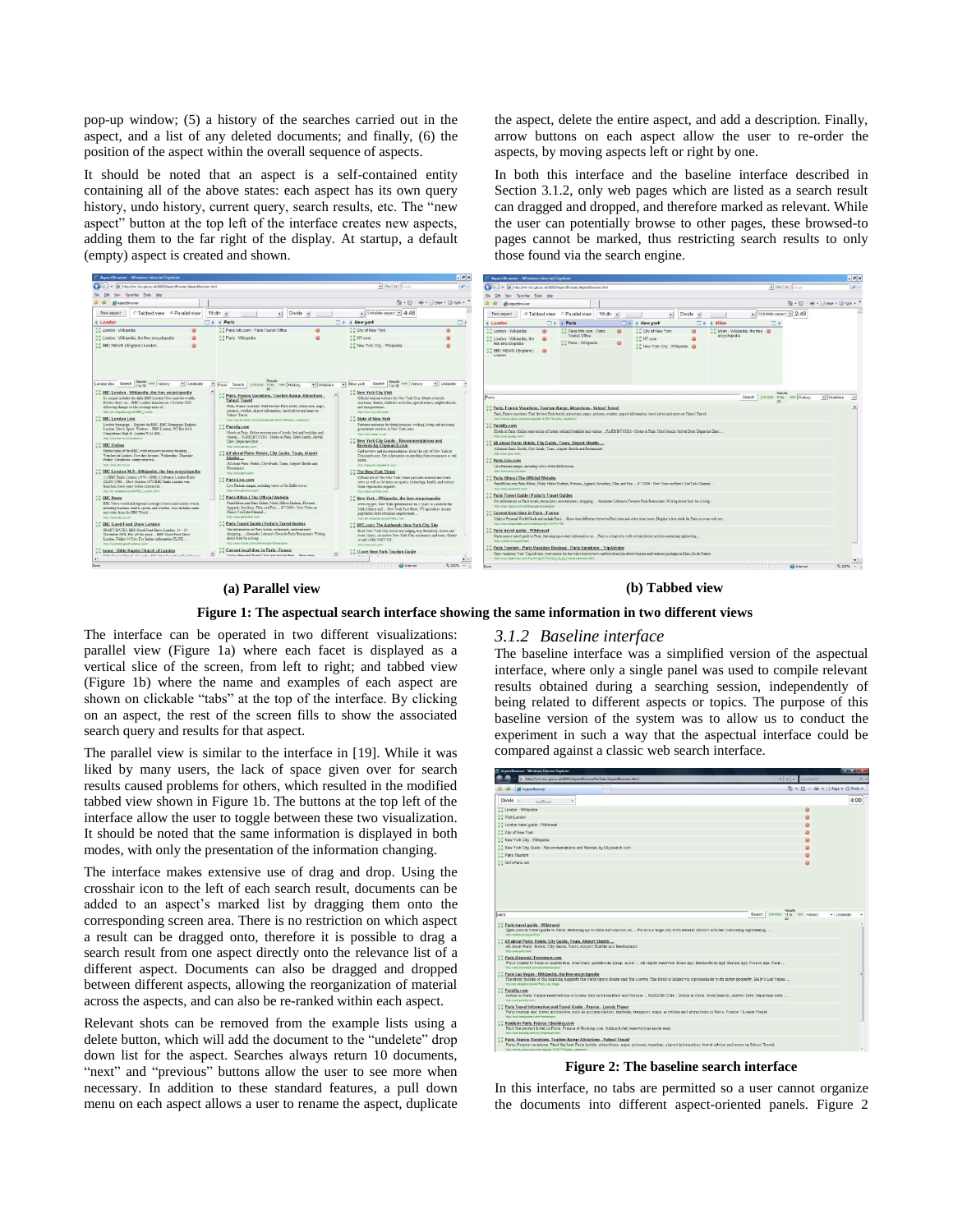shows a screenshot of the interface. It consists of two main panels separated by a search bar. The bottom panel contains the list of documents retrieved by the query, and the top panel displaying the list of documents marked as relevant by the user. Functionality, the interface operates in exactly the same way as the aspectual interface, except there is only ever a single "aspect": e.g. the user can make use of the drag and drop functionality to mark documents as relevant, alter the order of the documents, etc.

## **3.2 TASKS**

Based on the categories (a) to (c) of Campbell [4], summarized in Section 2, three different types of search task were defined:

- A. Single solution, multiple potential paths to the solution
- B. Multiple solution, where the aspects are largely independent, and are largely specified by the task
- C. Multiple solution, where the aspects are implicit in the task and may be interdependent

The first task, A, was written as a decision making task, where the user was asked to find and decide on a new digital camera. The second task, B, was setup as a report writing task, where the user had to find information about the political leaders of four specified countries. The "solution" was therefore plural, and the user was given the option to search for more than the specified minimum. The third task, C, was a summarization task, where the user was given some general background information for the task, but where specific aspects were not directly provided. The aim here was to force users to find and categorize the search task as they see fit. However, unlike Task A, the solution was again plural – users were asked to find multiple aspects. Each task was written as a simulated work task [2], which included a simulated situation, describing a context for the user, as shown in Table 1.

Our choice to carry out the evaluation on the web was a practical one – we wanted a document collection which was large enough, and rich enough to allow a user to explore material without hindrance.

## **3.3 PROCEDURE**

In total, thirty-six users were recruited through email to take part in the study, split into two groups of eighteen users: one group of eighteen performed each of the three tasks with the aspectual interface, the other group of eighteen performing the three tasks with the baseline interface. The median age was 26 (with range 22 to 39) with the majority of users being either native or near-native English speakers. Most subjects were students or post-graduates at Glasgow University, all having university degrees or higher.

After arriving at the office where the study took place, users were welcomed before being presented with an information and consent form. After these preliminaries, an entry questionnaire was administered, before the experimenter then demonstrated the search interface (either the aspectual or baseline interface). This demonstration took approximately 10 minutes for each user, and was followed by a training task, where the user was allowed up to 15 minutes to interact and use the system.

After training, each of the three tasks was administered in an order which ensured counterbalancing. Before each task, the task description was presented to the user who was then able to read it, before a pre-task questionnaire was filled in. After this, the test interface would be started and the subject commenced searching. Both interfaces contained an automatic timer, always present to the user at the top right hand corner of the screen, showing the length of time which had elapsed. After 20 minutes, an "end task" dialog box would appear indicating the end of the task, although users were informed that they could end the task before the 20 minutes if they were satisfied with their search results. After each task, a post-task questionnaire was administered. This was repeated three times, one per task.

|  | Table 1: Situated work tasks for the three tasks |  |  |  |  |  |
|--|--------------------------------------------------|--|--|--|--|--|
|--|--------------------------------------------------|--|--|--|--|--|

| Task           | Simulated situation                                                                                                                                                                                                                                                                                                                                                                                                                                                                                                                                                                                                                                                                                                                                                                                                                                                                                                                                                                                                                                                  |
|----------------|----------------------------------------------------------------------------------------------------------------------------------------------------------------------------------------------------------------------------------------------------------------------------------------------------------------------------------------------------------------------------------------------------------------------------------------------------------------------------------------------------------------------------------------------------------------------------------------------------------------------------------------------------------------------------------------------------------------------------------------------------------------------------------------------------------------------------------------------------------------------------------------------------------------------------------------------------------------------------------------------------------------------------------------------------------------------|
| A              | You are looking for a new digital camera to replace your old<br>film camera before going on a safari holiday in Africa. You<br>would like to find out which models of camera are best for<br>you and for your holiday trip. While liking photography, you<br>would like something small and easy to use, which can also<br>be used by your partner who dislikes technology.                                                                                                                                                                                                                                                                                                                                                                                                                                                                                                                                                                                                                                                                                          |
| $\overline{B}$ | Imagine you are a student working towards a media studies<br>degree at the Open University. As part of your 2rd year<br>"politics and the media" course, you have to write a report<br>about some of the most influential political leaders currently<br>in the news. This report is to provide a brief biography of<br>each politician, of up to 2000 words, and should include a<br>brief history of the most important issues which the leader<br>has had to deal with over their term of office. You should<br>emphasis the recent events which the leaders of each<br>respective country had to deal with (i.e. those events which<br>have occurred over the last year).<br>Your lecturer has stated that, as part of the reports<br>requirements, you MUST provide a biography of current<br>presidents or prime ministers of the following countries:<br>USA, Germany, Japan and the UK. In addition to the leaders<br>from these four required countries, you may also include any<br>other world leader you wish. The report must be written in<br>English. |
| $\mathsf{C}$   | You work as a researcher for a well known UK newspaper,<br>and as part of your remit, you work on a monthly news<br>magazine, which summarizes and reviews the main sporting<br>events of the previous month. It has now become necessary<br>to put together the latest magazine for August 2008,<br>covering the Olympics in Beijing. The magazine is 25 pages<br>long, and typically covers between 4 to 8 main stories of a<br>page or more, and a further unknown number of much<br>shorter stories and news pieces, often only a paragraph long.<br>You are responsible for researching the main stories from<br>the Olympics, putting them in order of importance, and also<br>finding as many other shorter stories as you can which are<br>appropriate for the magazine.                                                                                                                                                                                                                                                                                     |

At the end of the experiment, a final exit questionnaire was completed by all users. The procedure took up to 2 hours, and all users were paid 12 pounds on completion.

## **4. RESULTS**

The results of the study are presented in this section, split to reflect the research questions outlined in Section 1.1. Unless otherwise stated, all results are described using medians and the interquartile range, due to the often asymmetric nature of the data; likewise the non-parametric Wilcoxon rank-sum test is used unless stated otherwise, with significance level  $P \le 0.05$ .

#### **4.1 Search performance**

The first research question looks at the search performance of users using either the baseline or aspectual search interfaces. In particular, we are interested in measuring the degree of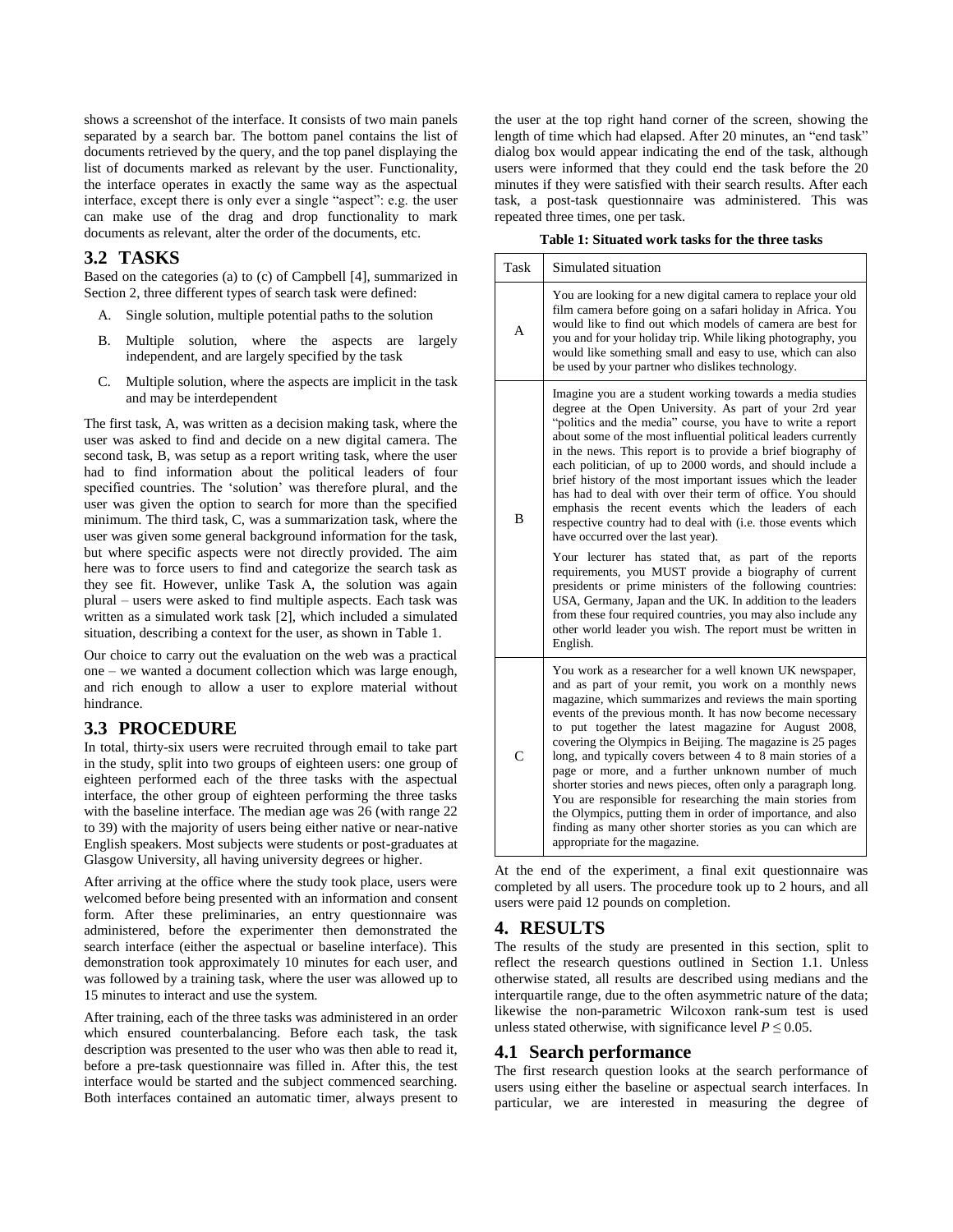exploration of the user, assuming that a user who is able to explore more of an information space is more likely to satisfy a task. We do not use precision and recall: the broad nature of the tasks makes defining a single set of relevance judgments difficult, and given the use of web search, likely impossible. Instead, performance is measured using the number of web pages marked as relevant, the number of search results viewed, the number of searches carried out, and the query vocabulary size. Table 2 shows the results of these four measures split by task and system.

**Table 2: Number of web pages marked relevant, search results viewed and searches carried out. The median (and interquartile range) values are reported, bold indicating relevance at**  $P \leq 0.05$ 

|                    | Task A                | Task B          | Task C          |  |  |  |
|--------------------|-----------------------|-----------------|-----------------|--|--|--|
| Marked relevant    |                       |                 |                 |  |  |  |
| baseline           | $8(6-9)$              | $17(11.3-20.5)$ | $11(8.5-25.3)$  |  |  |  |
| aspectual          | 14                    | 22.5            | 24              |  |  |  |
|                    | $(9.3 - 20.8)$        | $(16.5 - 37.8)$ | $(18.5 - 32.5)$ |  |  |  |
| Results viewed     |                       |                 |                 |  |  |  |
| haseline           | 17                    | 24.5            | 17.5            |  |  |  |
|                    | $(11.3 - 21.0)$       | $(22.3 - 29.5)$ | $(14.3 - 24.5)$ |  |  |  |
| aspectual          | 22                    | 23.5            | 29.0            |  |  |  |
|                    | $(15.3 - 28.5)$       | $(12.5-44.3)$   | $(17.0 - 43.3)$ |  |  |  |
| Number of searches |                       |                 |                 |  |  |  |
| haseline           | 7                     | 17              | 9.5             |  |  |  |
|                    | $(5-9.8)$             | $(16-20.8)$     | $(7.3-15)$      |  |  |  |
| aspectual          | 10                    | 18.5            | 13              |  |  |  |
|                    | $(7-13.8)$            | $(16.3 - 25.8)$ | $(12-16.8)$     |  |  |  |
|                    | Query vocabulary size |                 |                 |  |  |  |
| baseline           | 11.5                  | 21.5            | 15              |  |  |  |
|                    | $(9-15)$              | $(20.3 - 24.8)$ | $(8.3-21.0)$    |  |  |  |
| aspectual          | 14.0                  | 25.5            | 21.0            |  |  |  |
|                    | $(11.0-16.0)$         | $(21.3 - 30.5)$ | $(16.0 - 24.8)$ |  |  |  |

Considering each task individually, it can be seen that for Task C (multiple solutions, implicit aspects) there is a clear trend in all measures for an increase in performance for the aspectual interface when compared to the baseline interface: a statistically significant difference was found in all four cases at  $P \leq 0.05$ . Conversely, for Task B, no significant differences were found between the baseline and aspectual interfaces for all four measures. Lastly, for Task A, the picture is mixed: significant differences between the baseline and aspectual interfaces were found for two measures (number marked relevant, and number of searches), but not for the others.

One issue which is not considered in Table 2 is that of search time. All users in both conditions were informed before starting that they had up to 20 minutes to search for each task, but could finish early if they felt their task was finished. The instructions presented to both sets of users were the same. Table 3 shows the median task length for the two interfaces, and three tasks. As can be seen, there is a trend for users to spend less time searching with the baseline interface than with the aspectual interface. Out of the 54 sessions with the aspectual interface, only 7 finished before the maximum 20 minutes, with only two sessions finishing in less than 19 minutes (one session finished in 16 minutes, another 17 minutes).

**Table 3: Median (interquartile range) for task time in minutes**

|                 | Task A        | Task B        | Task C        |
|-----------------|---------------|---------------|---------------|
| <b>Baseline</b> | 13.8          | 17.9          | 17.3          |
|                 | $(12.4-19.4)$ | $(16.2 - 20)$ | $(11.7-19.0)$ |
| Aspectual       | 20            | 20            | 20            |
|                 | $(20-20)$     | $(20-20)$     | $(20-20)$     |

All four of the measures reported in Table 2 consider each search session as a whole, irrespective of how long the user searched. It is also possible, as suggested by Kaki [10], to take time into account, i.e. to measure the number of web pages marked as relevant, viewed, or the number of searches carried out per minute. When this adjustment is made to the results in Table 2, no significant differences are found between the two systems.



**Figure 3: Search performance over time for number marked relevant, number documents viewed, and number of searches. Baseline on left, aspectual on right**

Figure 3 (a) and (b) present this same information, for number of documents marked as relevant, results viewed and searches carried out, but shown grouped into four 5 minute bins over time. On the left on Figure 3 (a) are the graphs for the baseline interface, on the right, the aspectual interface. It should be noted that these values are not cumulative – each bin represents the activity for only that 5 minute period of time.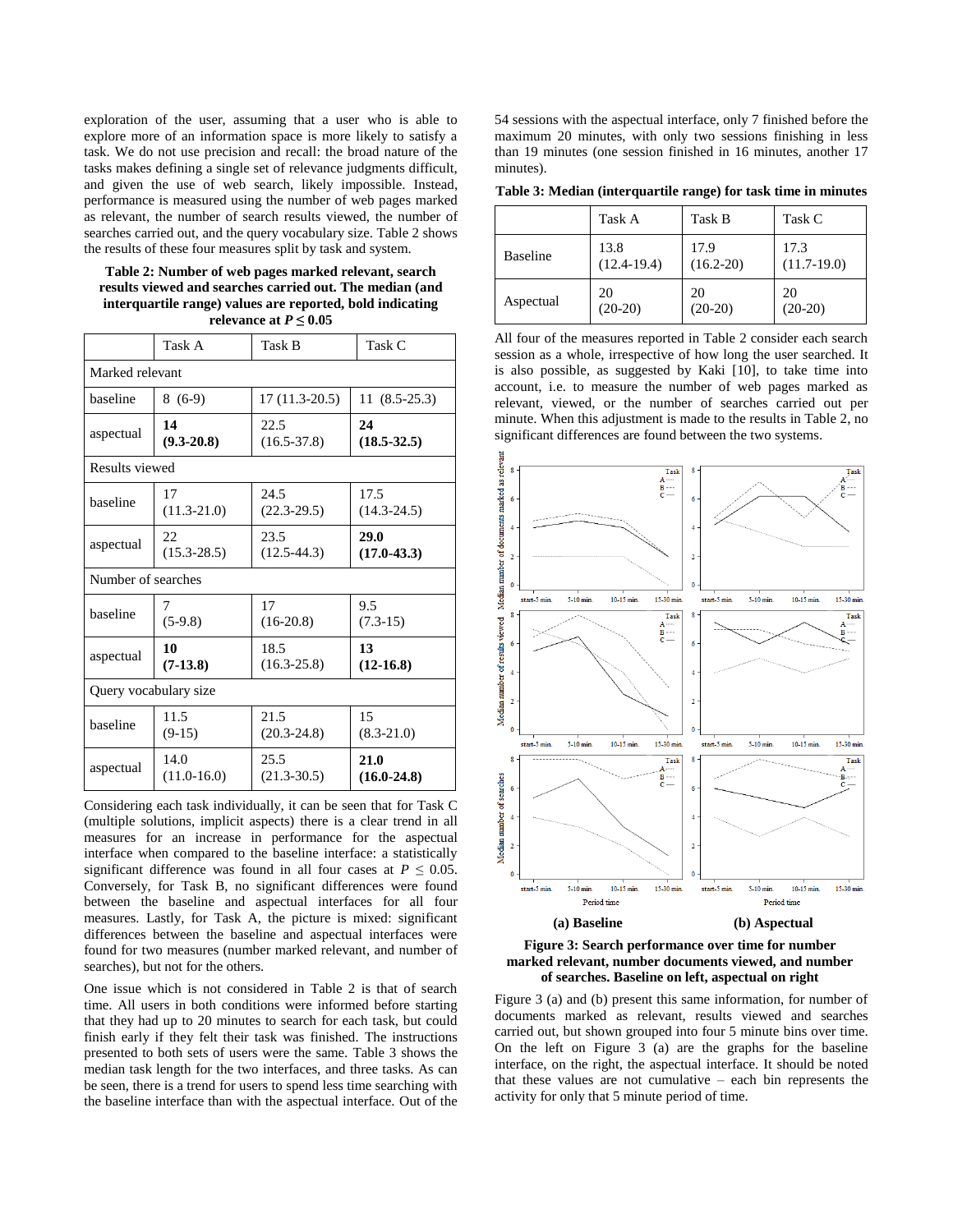For the baseline results, a clear fall in user activity can be seen in the final 5 minutes of time, reflecting the number of users who stopped before the full 20 minute period was up. An exception to this is the number of searches executed on Task A. The activity over time for the aspectual interface is somewhat more constant over the full 20 minutes, with activity roughly constant or at times increasing during the final 5 minutes. The graph for the change in query vocabulary size (not shown due to space) is similar to those shown in Figure 3, with the number of unique terms falling off in the final 5 minute period for the baseline interface, while remaining more stable for the aspectual interface.

#### **4.2 User perceptions of search task difficulty**

The second research question from Section 1.1 asks whether the aspectual interface aids the user in better understanding the search task. To attempt to measure this, as part of the pre- and post-task questionnaires, we asked each searcher to judge the complexity and difficulty of the task, before and after carrying out the search. If using the aspectual interface leads to a greater understanding of the task, we hypothesize that there will be a significant reduction in perceived task complexity and difficulty for the aspectual interface, and similarly a non-significant reduction for the baseline interface.

#### **Table 4: Responses to the pre and post task question "The task [will be/was] complex], 1 = disagree, 5 = agree; median**  (interquartile range), bold indicates significance  $P \leq 0.05$

|                                |      | Task A         | Task B        | Task C        |  |
|--------------------------------|------|----------------|---------------|---------------|--|
| The task will be / was complex |      |                |               |               |  |
| <b>Baseline</b>                | Pre  | $2.5(2-3.75)$  | $3.0(2.25-4)$ | $3.5(2-4)$    |  |
|                                | Post | $2(1.25-3.75)$ | $2.5(2-3)$    | $3.0(2-4)$    |  |
| Aspectual                      | Pre  | $2(1-4)$       | $3.0(2.25-4)$ | $4.0(3-5)$    |  |
|                                | Post | $2(1-4)$       | $2.0(2-3)$    | $2.5(2-3.75)$ |  |

**Table 5: Responses to the pre and post task question "The task [will be/was] difficult], 1 = disagree, 5 = agree; median (interquartile range)**

|                                  |      | Task A   | Task B      | Task C    |  |
|----------------------------------|------|----------|-------------|-----------|--|
| The task will be / was difficult |      |          |             |           |  |
| <b>Baseline</b>                  | Pre  | $3(2-3)$ | $3(2-4)$    | $3(2-4)$  |  |
|                                  | Post | $2(2-3)$ | $3(2-3.75)$ | $3(2-4)$  |  |
| Aspectual                        | Pre  | $2(1-4)$ | $3(2.25-4)$ | 4 $(3-4)$ |  |
|                                  | Post | $2(1-4)$ | $3(2.25-4)$ | $(2-4)$   |  |

In Tables 4 and 5, the median responses are presented for the pairs of questions "The task will be complex"/"The task was complex" and "The task will be difficult"/"The task was difficult". Both the responses in the pre-task and post-task questionnaires are given; Wilcoxon rank-sum tests were used to compare the pre and post task judgments, with one significant result, that of users judgment of complexity with Task C (W = 242,  $P \le 0.05$ ).

#### **4.3 Interface features and user perceptions**

For research question 3, we present some overview statistics concerning the usage of the extra facilities of the aspectual interface (Table 6). It can be seen that roughly similar numbers of

aspects were created by all users for all tasks (medians 5 or 6). Very few aspects were deleted – in total 39 aspects were deleted by 9 users over the 54 sessions.

Few examples were also copied between aspects: over the 54 search sessions with the aspectual interface, 69 aspect to aspect copying events were recorded, across 26 sessions. Out of the 18 users, 4 did not move bookmarked documents between aspects at all. Others, such as users 9 and 12, used this facility more, with 15 and 13 recorded aspect to aspect moves for these two users.

Similarly, documents marked relevant were also rarely deleted. Over all users, 78 document deletions were recorded, and again, 4 users did not delete any documents once marked, while others deleted numerous documents (user 14 deleted ten documents, and user 3, eight). By comparison, only 7 undelete document events were recorded over all sessions.

**Table 6: Median number of events with aspectual interface; median (interquartile range)**

|                           | Task A      | Task B      | Task C      |
|---------------------------|-------------|-------------|-------------|
| Number of aspects         | $6(5-7.75)$ | $5(5-7.75)$ | $6(5-7.75)$ |
| Copied between<br>aspects | $0.5(0-2)$  | $0(0-2)$    | $0.5(0-2)$  |
| Delete relevant           | $0(0-1)$    | $1.0(0-1)$  | $0(0-1)$    |

The aspectual interface supports two different visualization views, as shown in Figure 1. Table 7 shows the mean length of time users spent in each of these views, showing a distinct preference for the tabbed view over the parallel view. Out of the 54 sessions, 39 were carried out for a majority of the time in the tabbed view, the other 15 for a majority of the time in the parallel view.

**Table 7: Length of time spent in the tabbed and parallel views, mean (standard deviation), in minutes**

|          | Task A    | Task B    | Task B    |
|----------|-----------|-----------|-----------|
| Tabbed   | 13.5(9.0) | 13.0(9.2) | 16.0(7.5) |
| Parallel | 6.5(9.0)  | 7.0(9.2)  | 3.7(7.1)  |

Finally, we present the results of the exit questionnaire which asked a number of usability questions based on the USE questionnaire [12], shown in Table 8. A Wilcoxon rank-sum test found that the question "The system would help me be more effective" was significantly different at the 5% level (W = 91,  $P \leq$ 0.05), users agreeing with this statement significantly more for the aspectual interface than the baseline. A significant difference was also found for the question "The system can be used effectively without instruction" (W=270.5,  $P \le 0.05$ ), this time the baseline interface being judged as being easier to use without instruction. All other comparisons were found to be not significant.

#### **5. DISCUSSION**

Concerning the results for research question 1, in Section 4.1, there would appear to be strong evidence that the aspectual interface does aid the user, based on the four performance measures, for Task C (multiple solutions where the aspects are implicit). Conversely, for Task B (multiple solutions where aspects are explicitly provided), we found no significant difference between the baseline and aspectual interfaces. This is perhaps not so surprising given that in Task B the user does not have the added burden of determining aspects themselves, instead,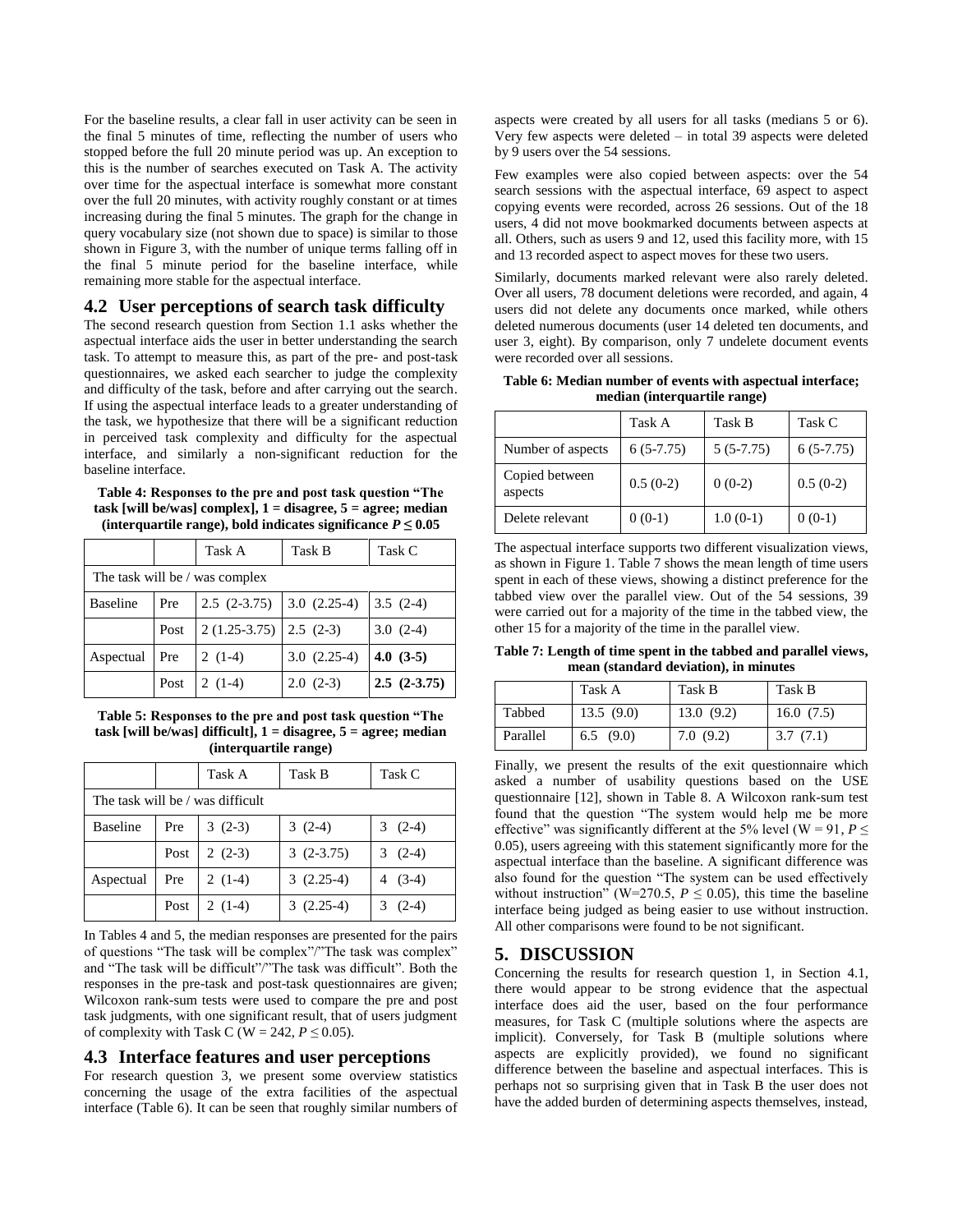the organization is implicit within the task description. This is consistent with the thesis that the aspectual interface aids the user in performing a classification of the task (i.e. determining the appropriate aspects): if the aspectual interface does not aid the user in specifying aspects, we may expect both tasks B and C to produce similar results, which is not the case here.

Task A, the decision making task, is less clear cut than the other two, the results shown in Table 2 are mixed. Given that users do mark more relevant documents, and carry out more searches, we can say there is some tentative evidence that the aspectual interface does aid the user with this type of task.

| <b>Ouestion</b>                                                                                          | <b>Baseline</b> | Aspectual     |
|----------------------------------------------------------------------------------------------------------|-----------------|---------------|
| The system is simple to use.                                                                             | $4.5(4-5)$      | $5.0(4-5)$    |
| The system is wonderful                                                                                  | $3(3-4)$        | $4(4-5)$      |
| The system is useful                                                                                     | $4(3.25-5)$     | $5(4-5)$      |
| The system is flexible                                                                                   | $3.5(3-4)$      | $4(4-5)$      |
| I learned to use the system quickly                                                                      | $5(5-5)$        | $5(5-5)$      |
| The system would make things I<br>want to accomplish easier to get<br>done                               | $4(3 - 4.75)$   | $4(4-5)$      |
| The system would help me be more<br>effective                                                            | $3.5(2.25-4)$   | $5(4-5)$      |
| Using the system is effortless                                                                           | $3(3-5)$        | $4(3.25-5)$   |
| The system can be used effectively<br>without instruction                                                | $5(4-5)$        | $4(2.25-4)$   |
| The system was easy to learn to use                                                                      | $5(5-5)$        | $5(4.25-5)$   |
| The system works the way I want it<br>to work                                                            | $4(3-4)$        | $4(4 - 4.75)$ |
| The search methods I used in this<br>study were similar to those I use<br>when I normally search the web | $4(3-5)$        | $4(3.25-5)$   |
| Overall the system is easy to use                                                                        | $5(4-5)$        | $5(4-5)$      |
| If this system were available for use<br>I would use it frequently                                       | $4(3-4.75)$     | $4(4-5)$      |
| I am satisfied with the interface                                                                        | $3.5(3-5)$      | $4(3.25-5)$   |

| Table 8: Results of the exit questionnaire, medians     |  |
|---------------------------------------------------------|--|
| (interquartile range) where $5 =$ agree, $1 =$ disagree |  |

One issue with the results presented in Table 2 is that of task time. As shown in Table 3, users tended to spend less time searching with the baseline when compared to the aspectual interface. This is also supported by the graphs of performance over time shown in Figure 3, where it can be seen that user activity with the aspectual interface is broadly similar to the start of the task. In contrast, there is a trend for user activity with the baseline interface to decrease over time for the three measures (although Task B shows evidence that users are still searching until the end of the task, as shown by the bottom graph in Figure 3a).

It is possible to interpret this in at least two ways: one could suggest that baseline users succeed at completing the task faster; alternatively, it can be suggested that the extra organizational facilities of the aspectual interface encourages users to search more, the shorter task times recorded by baseline users being indicative of boredom or an otherwise lack of impetuous to search more. We tend to err on the latter interpretation for a number of reasons. First, there is no performance difference between the interfaces on Task B suggesting that the baseline interface *can* perform as well as the aspectual interface, when the task explicitly specifies the aspects to search for. While not significant, it is also to be noted that the baseline task time in Table 3 for Task B is longer than for the other tasks, and the final five minute period of search activity graphed in Figure 3(a) for Task B shows more activity than the other tasks, especially for searches carried out. This extra activity at the end of the task is consistent with the extra aspect information allowing the users to search for longer with the baseline interface, therefore enabling a search performance more in line with the aspectual interface.

Turning to the second research question, and the results shown in Tables 4 and 5, no significant differences were found in user perceptions of task complexity or difficulty before and after the task, with the exception of Task C and complexity with the aspectual interface. This is consistent with the aspectual interface aiding the users understanding of the task, where in this case aspects must be identified by the user. I.e. after carrying out task C with the aspectual interface, users considered the task *less* complex, but *equally* difficult. This result backs up the previous results which suggest that users gain the most from the aspectual interface when performing Task C.

Lastly, individual features of the aspectual interface were analyzed, and the results of the exit questionnaire presented. These show mixed usage of the two different views, with a tendency for users to prefer the tabbed visualization (Figure 1a). Organization facilities were lightly used by most users (Table 6), most documents which are marked relevant not being moved between aspects. User feedback from the exit questionnaire suggests that the aspectual interface does require instruction when compared to the baseline interface, although user perceptions of ease of use and ease of learning do not vary significantly between systems. User perceptions of effectiveness, however, do vary significantly, with users suggesting that the aspectual interface would allow them to be more effective.

## **6. PREVIOUS WORK**

As has already been stated, the work reported here is largely an outgrowth of [19]. In that work, a video retrieval interface, called "FacetBrowser", was developed to allow users to create multiple 'facets' in the interface. These facets are similar to the aspects described in this paper, although the interface itself is different – the name change from facet to aspect was intended to reduce confusion with faceted search interfaces such as [7], [15], and [17]. The interface was inspired by the "storyboards" which are commonly used by artists and directors in the film industry.

Subjunctive interfaces [6, 13] are a type of interface which is similar in intention to the one described here, although more general in scope and design. Subjunctive interfaces aim to support mechanisms which allow users to view, manipulate and control multiple scenarios, to allow a user a greater degree of exploration than possible when working with interfaces with only a single result display. Lunzer and Hornbæk [13] describe three different subjunctive interfaces – a data browser, a simulator of ant behaviour, and a document editor, which allow users to create and compare multiple scenarios, and compare these scenarios on screen at the same time. In Fujima et al. [6], an interface called C3W is described which allows the user to create scenarios from existing web pages. These scenarios can be cloned, and the user is able to execute multiple queries in each scenario simultaneously.